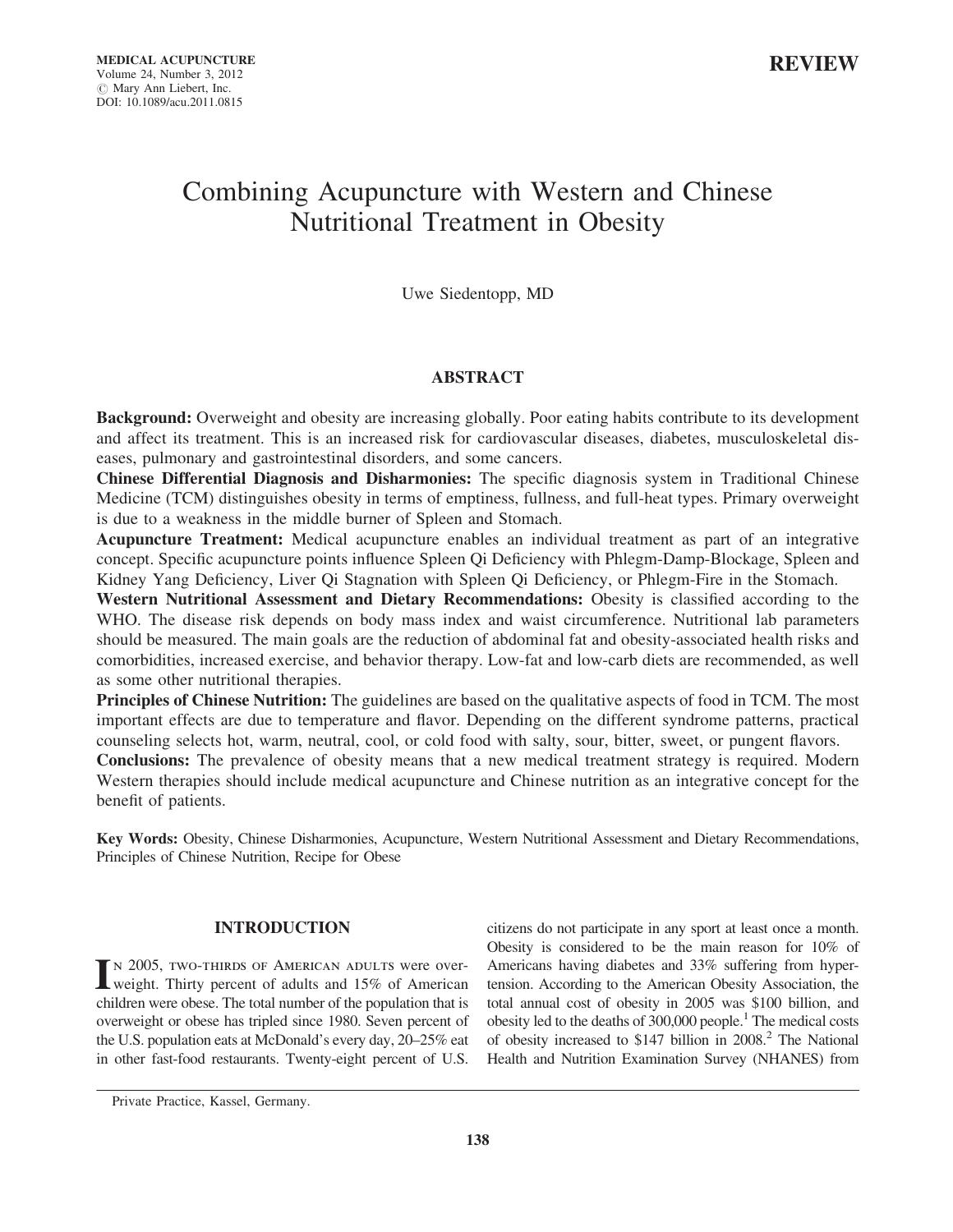2010, a nationally representative sample of the U.S. population, reported a prevalence of obesity of 32.2% among adult men and 35.5% among adult women.<sup>3</sup> Approximately 17% (or 12.5) million) of children and adolescents aged 2–19 years are obese.<sup>4</sup> European countries follow this trend based on their increasingly poor eating habits. According to an OECD (Organization for Economic Co-operation and Development) report in 2010, more than half of the adult EU population is overweight or obese. In the UK, for example, the incidence of obesity has tripled in the last 20 years. This brings with it an increased risk for cardiovascular diseases, diabetes mellitus type 2, musculoskeletal diseases, pulmonary complications, gastrointestinal disorders, and some cancers. In Germany, obesity and its related diseases account for 6–8% of the total annual health care costs.<sup>5,6</sup> In simple terms, obesity can be defined as a body weight higher than that found in a reference population, without negative effects on health. In contrast, the WHO defines morbid obesity as a chronic condition with a significant increase in body fat caused by a higher energy intake than energy consumption, leading to a reduced quality of life and high morbidity and mortality risk.<sup>7</sup> The classification is based on body mass index (BMI). The calculated value is based on body weight in kilograms divided by height squared: BMI = body weight (kg)/height  $(m^2)$ . This review shows the relationships and treatment of overweight and obesity from the perspective of Traditional Chinese Medicine (TCM).

# CHINESE DIFFERENTIAL DIAGNOSIS AND DISHARMONIES

According to TCM, obesity can be distinguished in terms of emptiness, fullness, and full-heat types. Primary overweight is due to a weakness in the middle burner of Spleen and Stomach. The following patterns of disharmonies can be found.

## Spleen Qi Deficiency (Pi Qi Xu) with Phlegm-Damp-Blockage

Cause: Constitutional weakness, chronic illnesses, especially chronic malnutrition and overnutrition, and too much sugar, sweets, white flour products, fast food, sweetened beverages as well as wet, cold, and raw foods. Furthermore, irregular and disordered eating behavior, a mental burden of information overload, thought-processing in the form of persistent worry, and preoccupation with weakening of the transformation function of the spleen and accumulation of dampness and phlegm in the upper, middle, and lower burner.

Symptoms: A soft flabby physique, leaden fatigue, bloating, soft or mushy stools, abdominal bloating, swelling, nodules, edema, impaired appetite, taste disturbance, and lack of thirst perception.<sup>8</sup> The tongue is pale, swollen, and shows dental impressions. The coating is thick, white, and greasy. The pulse is slow.

## Spleen and Kidney Yang Deficiency (Pi Yang Xu, Yang Xu Shen)

Cause: Lacking Mingmen-Fire of the Kidney with inadequate heating of the middle burner and the Spleen Yang, lack of transformation of liquids, weakened Spleen Qi or Yang with subsequent Kidney Qi and Yang deficiency.

Symptoms: Limp, flabby fat on the abdomen, buttocks, and legs; fatigue; weakness; apathy; chronic sensitivity to cold in the back, abdomen, and pelvis; cold extremities; sacrum and knee problems; plenty of clear urine; edema; soft to watery stools with undigested food debris; little thirst; and an aversion to cold drinks and meals. The tongue is pale, moist, and has a white lining with tooth marks. The pulse is weak and slow.<sup>8</sup>

# Liver Qi Stagnation with Spleen Qi Deficiency (Gan Qi Fan Pi)

Cause: Mental tension, emotional stress, anger, unsteady eating with cold and wet food, and repeated unsuccessful dietary attempts.<sup>8,9</sup>

Symptoms: Overweight with cravings, irritability, mood swings, abdominal distension, altered stool consistency, postprandial fullness, bloating, sighing, globus sensation, menstrual disorders, and fatigue. The pale tongue has a thin, white coating, and the edges are sometimes red. The pulse is wiry.

## Liver Qi Stagnation with Phlegm-Fire in the Stomach (Gan Qi Fan Wei)

Cause: Stress, emotional factors, frustration, and suppressed anger, impaired descending function of the stomach with symptoms of heat in the stomach. Furthermore, excessive hot and greasy foods, fast food, alcohol, and hot cooking methods such as roasting, grilling, braising, and frying can release this pattern.

Symptoms: Overweight with constant hunger, burning stomach pain, food cravings, severe thirst, irritability, heartburn, nausea, dry mouth, bad breath, bleeding gums, and strong physique with thick necks and a large abdomen. The tongue is red with a thick, sticky coating. The pulse is wiry, slippery, and full. $8,9$ 

## ACUPUNCTURE TREATMENT

The treatment plan for different conditions of obesity outlined in Table 1 is part of the integrative concept, depending on the individual disharmony.

#### WESTERN NUTRITIONAL ASSESSMENT

In Germany, overweight and obesity is classified by means of tables or discs in males aged  $18-65$  years,  $10$  with obesity/pre-obesity being a BMI 25 to 29.9 kg/m<sup>2</sup> and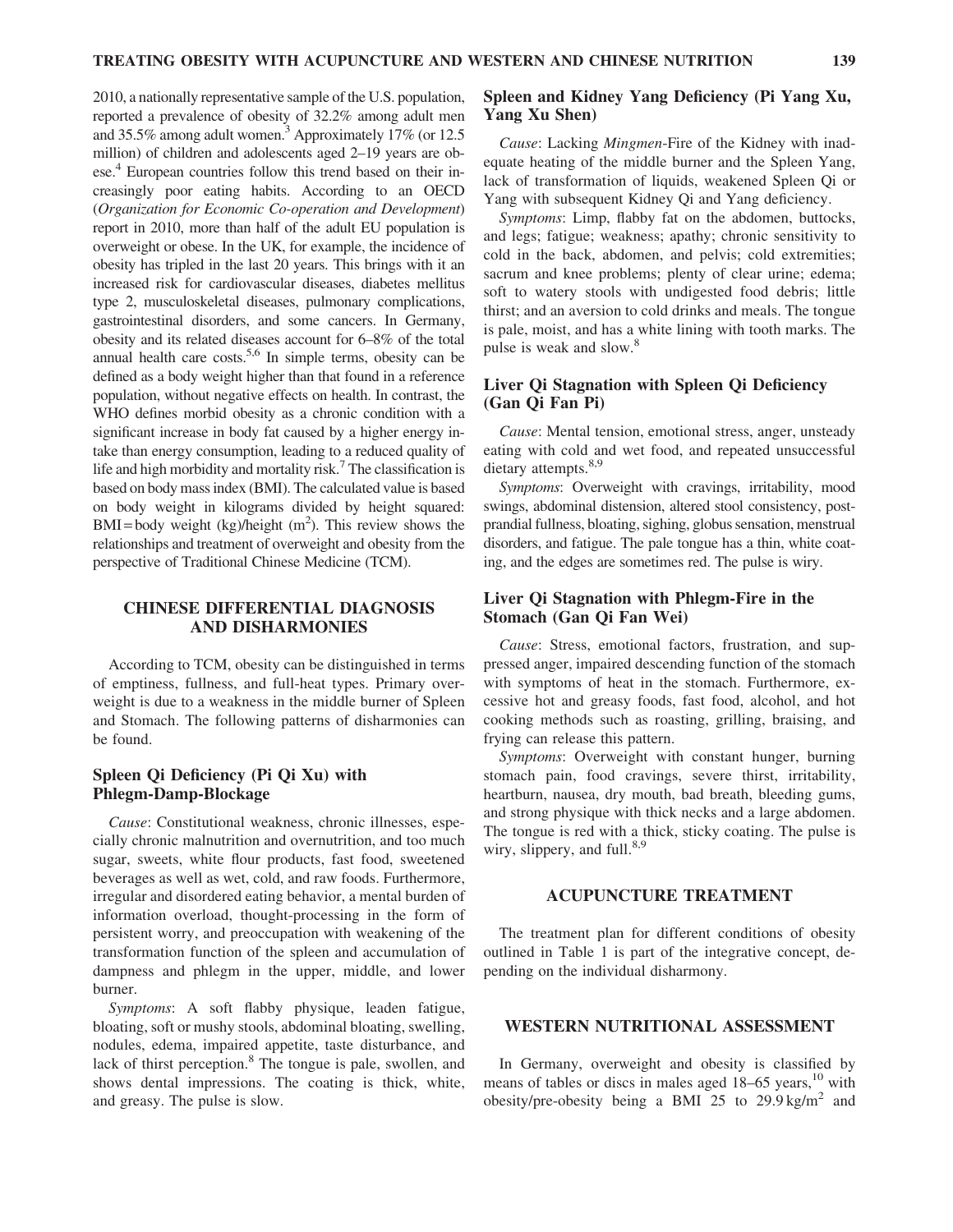| Spleen Qi Deficiency (Pi Qi Xu)                                                                 |                                                                                                                                                                | Phlegm-Damp-Blockage                                                    |                                                                      |  |  |
|-------------------------------------------------------------------------------------------------|----------------------------------------------------------------------------------------------------------------------------------------------------------------|-------------------------------------------------------------------------|----------------------------------------------------------------------|--|--|
| SP <sub>3</sub><br>SP <sub>6</sub><br>ST 36<br>BL 20/21<br>All points with stimulating needling | Tai Bai<br>San Yin Jiao<br>Zu San Li<br>Pi Shu/Wei Shu                                                                                                         | SP <sub>9</sub><br>LU <sub>7</sub><br>CV <sub>9</sub><br>CV 12<br>ST 40 | Yin Ling Quan<br>Lie Que<br>Shui Fen<br>Zhong Wan<br>Feng Long       |  |  |
| Spleen/Kidney Yang Deficiency (Pi Yang Xu, Yang Shu Shen)                                       |                                                                                                                                                                | Liver Qi Stagnation/Spleen Qi Deficiency (Gan Qi Fan Pi)                |                                                                      |  |  |
| KI 3/7<br>CV <sub>4</sub><br>CV <sub>6</sub><br><b>BL</b> 23<br>SP 6/BL 20<br><b>GV 20</b>      | Tai Xi/Fu Liu<br>Guan Yuan<br>Qi Hai<br>Shen Shu<br>San Yin Jiao/Pi Shu<br>Bai Hui<br>All points with stimulating needling and using moxibustion is obligatory | LR <sub>3</sub><br>LR 13/14<br>GB 34<br>$LI$ 4<br>PC 6                  | Tai Chong<br>Zhang Men/Qi Men<br>Yang Ling Quan<br>He Gu<br>Nei Guan |  |  |
| Liver Qi Stagnation with Phlegm-Fire in the Stomach (Gan Qi Fan Wei)                            |                                                                                                                                                                |                                                                         |                                                                      |  |  |
| LR 14<br>LR <sub>3</sub><br>$LI$ 4<br>PC 6<br>CV 12                                             | Qi Men<br>Tai Chong<br>He Gu<br>Nei Guan<br>Zhong Wan                                                                                                          | ST 36<br>GB 34<br>ST 21<br>ST 40<br>ST 44                               | Zu San Li<br>Yang Ling Quan<br>Liang Men<br>Feng Long<br>Nei Ting    |  |  |

TABLE 1. ACUPUNCTURE TREATMENT SCHEME FOR DIFFERENT CONDITIONS OF OBESITY

In addition, auricular acupuncture can be well used in all cases of emotional distress. The needles should be left in place for 20–30 minutes after the practitioner feels tenseness around the needle (the arrival of Qi). Acupuncture treatments are administered for two sessions per week for the first 2 weeks, and one session per week for the following 6 weeks. After a 6-week break, acupuncture is repeated at the same intervals for at least 6 months and up to 1 year, according to the initial body mass index. The average expected weight loss is initially 2–2.5 kg per month, followed by about 1–1.5 kg per month.

Table 2. Classification of Overweight/Obesity According to WHO (2000) and Disease Risk Depending on BMI and Waist Circumference, Modified FROM RICHTER<sup>6</sup> AND REINCKE ET AL.<sup>13</sup>

|                  |                | Waist circumference              |                               |
|------------------|----------------|----------------------------------|-------------------------------|
|                  | BMI $(kg/m^2)$ | Men < 94 cm<br>Women $\lt$ 80 cm | Men > 94 cm<br>Women $>80$ cm |
| Underweight      | < 18.5         | Decreased                        | Decreased                     |
| Normal<br>weight | $18.5 - 24.9$  | Average                          | Average                       |
| Overweight       | >25            |                                  |                               |
| Pre-obesity      | $25.0 - 29.9$  | Slightly elevated Increased      |                               |
| <b>Obesity</b>   | > 30           |                                  |                               |
| Obesity I        | $30.0 - 34.9$  | Increased                        | Sharply<br>increased          |
| Obesity II       | $35.0 - 39.9$  | Highly increased                 | Sharply<br>increased          |
| Obesity III      | >40.0          | Extremely<br>increased           | Extremely<br>increased        |

obesity being a BMI >  $30 \text{ kg/m}^2$ , according to Table 2. Further assessment methods include gynoid and android fat distribution assessed with anthropometric measurements, bioelectrical impedance analysis (BIA method), or infrared spectroscopy; measurement of waist circumference for the assessment of visceral fat depots, whereby a waist circumference  $> 80$  cm for women and  $> 94$  cm for men indicates high intra-abdominal/visceral fat (android) with increased risk for cardiovascular diseases (Table 2). The waist-toheight ratio (WHtR: waist circumference divided by height) and waist-to-hip ratio (WHR) represent the best predictor of cardiovascular risk and mortality.<sup>11</sup> The new area mass index (AMI) is an anthropometric method developed by the Giessen University group led by Professor Schlich. It uses 3D body scans (Avatar) to calculate the specific surface of the body. This is deemed much more accurate than BMI.<sup>12</sup>

#### Basic Diagnostic Assessment

A basic diagnostic assessment will include a standardized diet history, including attempts at dieting, nutrition log, recording the weight curve, movement activities, medication, psychosocial situation, and individual and familial risk factors. Additional parameters will include basal TSH, blood lipids, blood sugar, oral glucose tolerance test, HbA1c, creatinine, uric acid, liver enzymes, sodium, potassium, and regular monitoring of blood pressure values.<sup>7,10</sup>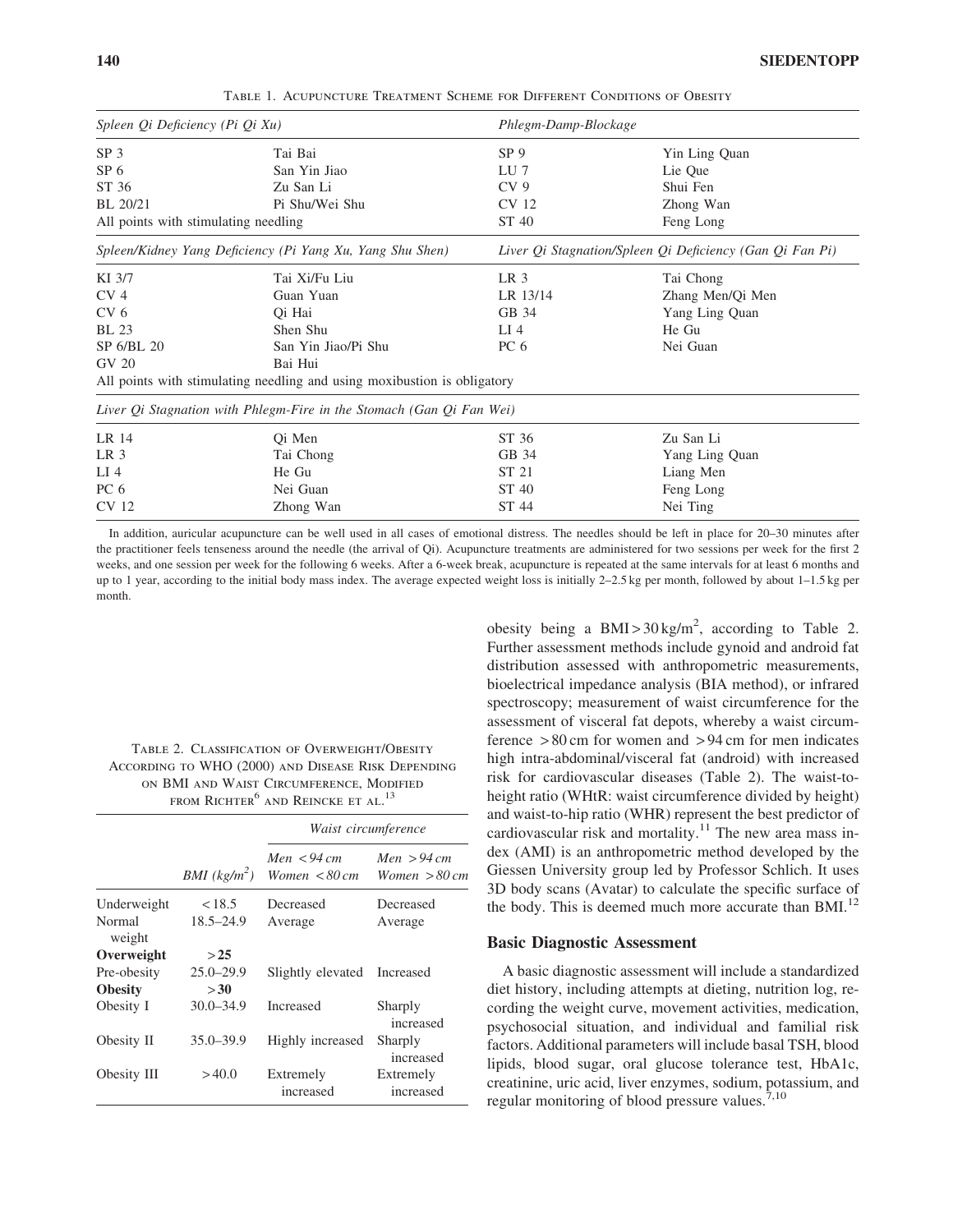## WESTERN DIETARY RECOMMENDATIONS

In accordance with evidence-based guidelines, goals for overweight and obesity are to reduce abdominal fat and obesity-associated health risks and comorbidities; improve quality of life; prevent further weight gain, or achieve a permanent weight loss, depending on the initial circumstances, of between 5% and 30% by weight monitoring discussions on health-promoting lifestyle, exercise, and behavior therapy.

## Nutritional Therapies

Low-fat diet. The first stage recommends a reduction of fat intake to 60 g/day, with an energy reduction of about 500 kcal/day (level of evidence Ib). The second stage is a hypocaloric (low-calorie) mixed diet with a negative energy balance of 500–800 kcal/day (level of evidence Ib), sufficient quantities of complex carbohydrates and fiber, high food volume, a distinct feeling of fullness and adequate vitamin and mineral intake<sup>5,10</sup> as a standard therapy of obesity (level of evidence Ia) with long-term efficacy.<sup>7</sup> Recommended carbohydrate sources are whole grains, legumes, potatoes, raw vegetables, salad, and fruit. Important protein sources are lean meats, poultry, game, low-fat meats, low-fat fish, low-fat milk and cheese products, as well as up to a maximum of 40% dry matter. The fat content should be no more than 30% of the total energy intake (60 g/day). The lipid qualities are divided into < 10% saturated fats (animal fats, coconut oil, hydrogenated fats), < 10% polyunsaturated fats (diet margarine, safflower oil, corn oil, sunflower oil), and  $>10\%$  monounsaturated fats (olive oil, canola oil, peanut oil, almonds).

The third stage is an extremely hypocaloric (very lowcalorie) diet of < 800 kcal/day if a rapid and significant weight loss is necessary. Formula diets comprising commercially produced instant products in powdered form with different flavors, minerals, and vitamins are well studied and widely disseminated. According to dietary regulation, they contain 50 g protein, 45 g carbohydrates, and 7 g fat.<sup>5</sup> They serve as a complete or partial meal replacement for a maximum of 12 weeks.  $\frac{11,14}{9}$  A popular form of low-fat diet in Germany is the Brigitte Diet. This is a recipe-based weight management program designed by one of Germany's most popular women's magazines of the same name. It provides recipes and shopping lists for every meal, thus requiring participants to simply follow the provided meal plans.<sup>15</sup> This low-fat mixed diet rich in fruit and vegetables is carried out over 2–4 weeks. Its focus is not on the total amount of calories but the daily amount of fat, which is only about 30 g. The daily schedules are designed for five meals. The food selection is very enjoyable, as are the shopping lists, flavorful recipes, and various lists to exchange recommendations for long-term eating habits and sports activities.<sup>16</sup>

Low-carb diet (Atkins diet).<sup>17</sup> This low-carb diet includes four phases with different amounts and types of carbohydrate, and is to be carried out for life. It is an extreme protein and fat diet without any specific recommendations, but with significantly increased purine and cholesterol, lack of vitamins and minerals (and a recommendation for dietary supplements!). Studies of weight reduction (6 months) initially show positive effects in the medium term but no benefits compared to a low fat diet. It is a very one-sided diet, as some foods such as bread, cereals, pasta, and potatoes are strictly prohibited.

 $Glyx$  diet.<sup>17</sup> Food selection is based on glycemic index, preferably slowly absorbable carbohydrates with lower postprandial blood glucose and insulin levels. Regarding the blood-sugar effect, the glycemic load is more appropriate (glycemic load = glycemic index  $\times$  carbohydrate grams of the food:  $100$ ).<sup>18</sup> This diet is developed from the LOGI-Method of Professor Worm.<sup>19</sup> It combines the glycemic load with the advantages of a protein-rich diet.

Montignac method.<sup>17</sup> Carbohydrates are "good" or "bad," according to their glycemic index (GI). By avoiding carbohydrates with a high GI (sugar, white bread, potatoes), carbohydrates with a low GI (whole grains, vegetables, fruit) can be combined with high-fat foods. The protein content of this diet is significantly higher than the official recommendations of the German Society for Nutrition (DGE), making it less suitable as a permanent diet. Individual variations and interactions of food components in composite meals are not considered. Movement as an integral part is missing in this approach.

Hay and insulin food combining.<sup>17</sup> Here, the basic principle is the separation of carbohydrate and protein-rich foods within a meal. Plenty of raw food and less processed food is recommended, made up of 75–80% base-building (vegetables, salads, fruits) and 20–25% acid-forming food (meat, fish, eggs, cheese, bread), along with moderate amounts of polyunsaturated butter, cream, cold-pressed vegetable oils, few hot spices, salt, alcohol, and coffee. Hydrogenated fats, additives, and highly processed foods are avoided. The weight-reducing effect is due to the high fiber content, high saturation effect, and the effect on blood sugar and insulin levels in particular. Positive effects on overweight and obesity were found in non-controlled studies. A permanent, adequate supply of all essential nutrients is possible.

Mediterranean cuisine, known as Mediterranean or Cretan diet.<sup>17</sup> This diet does not match the everyday diet in these countries. Rather, it is a special selection of foods such as vegetables, salad, fruit, fish, garlic, olive oil, and red wine, which are regularly consumed in the Mediterranean. In principle, it is a balanced diet, but without adequate caloric restriction, it results in no loss of weight. Currently, there is no scientific evidence of a causal relationship between the Mediterranean diet and a lower incidence of certain diseases such as obesity and cardiovascular disease.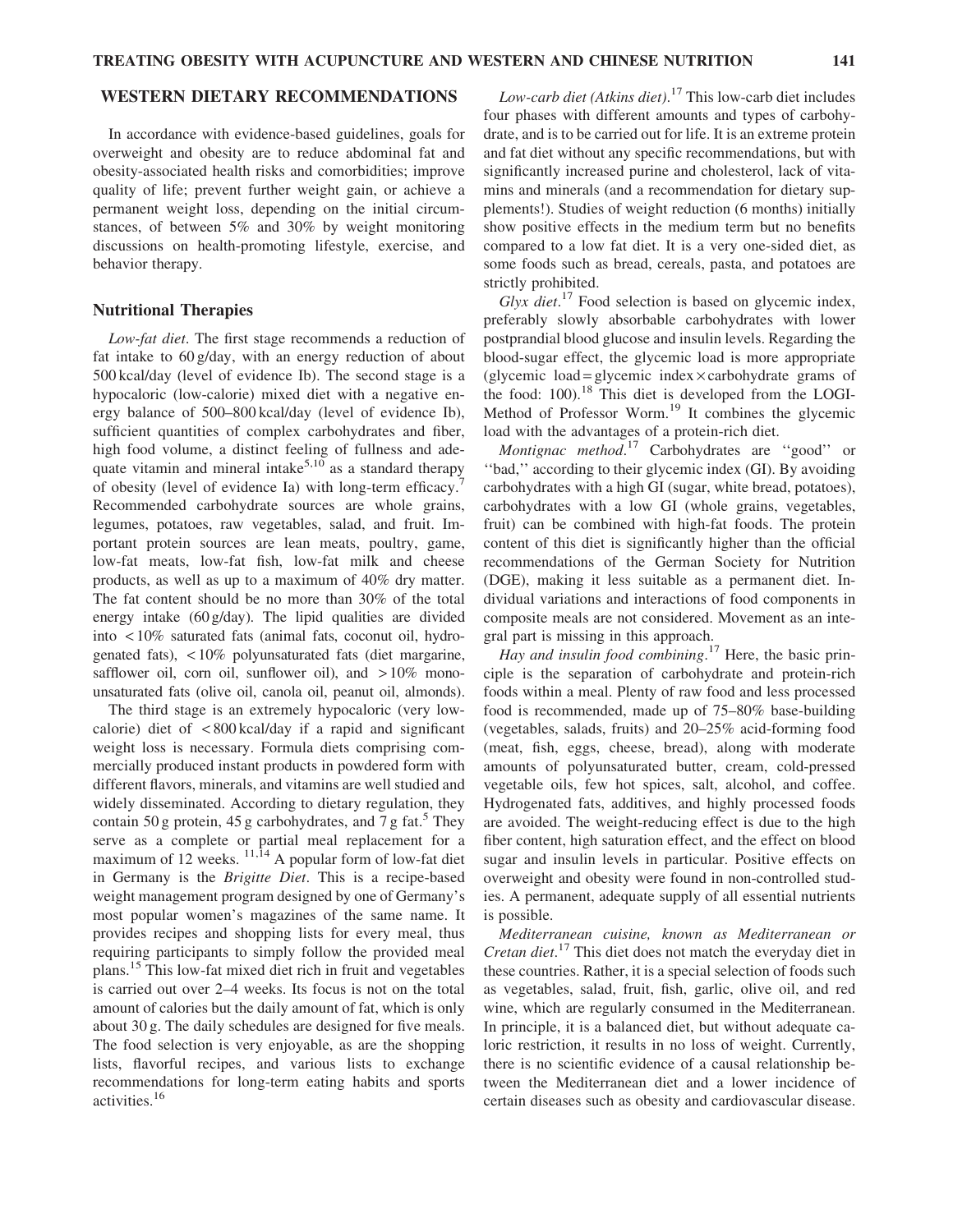#### Table 3. Practical Tips for Patients Preparing Meals in the Kitchen

Recommended:

Steaming, stewing, shallow frying, in foil, using the Roman pot roast, skimming off fat.

Salad dressing: vinegar, herbs, mustard, yogurt, sour cream.

Other sauces: tomatoes, horseradish, curry, mustard, herbs, pureed vegetables, bouillon.

Not recommended:

Deep-frying, breading, inserting food into oil.

Salad dressings: mayonnaise, oil, cream, crème fraiche, ready-made sauces and dressings.

Other essences: oil, cream, crème fraiche, béchamel, roux, sauces, full-fat sour cream, mayonnaise, alcohol.

Whole food nutrition.<sup>20</sup> This is the concept of Koerber, Männle, and Leitzmann based on scientific research results, taking into account individual preferences and compatibilities as well as environmental, social, and economic aspects. There are no prohibitions or commandments. The principles include: an enjoyable and wholesome preference for plant foods (mainly a lacto vegetable diet); low preference for processed foods; plenty of fresh food, organic food, local, and seasonal products, environmentally friendly packaged products, and Fairtrade food. In the Giessen Wholesome Nutrition Study, $21$  whole food practitioners were compared to the control group with an average mixed diet. The triglyceride levels and BMI values for the whole food practitioners were almost exclusively in the normal range. Whole food offers a high preventive potential, and the recommendations are suitable to implement as a permanent diet. Some practical tips for patients preparing meals in the kitchen can be found in Table 3.

## PRINCIPLES OF CHINESE NUTRITION

In Spleen Qi Deficiency (Pi Qi Xu) with Phlegm-Damp-Blockage, neutral and warm foods with a sweet and bitter taste preference are used. Cool and cold food and acidic and overly sweetened foods should be avoided. The absorbed fluid intake should also only correspond to the actual feeling of thirst. In case of Spleen and Kidney Yang Deficiency (Pi Yang Xu, Yang Xu Shen), food with a predominantly neutral, warm, and hot temperature should be selected. In terms of flavor, natural sweetness and slight saltiness is recommended. Cold food and drinks should be avoided. A strictly vegetarian or vegan diet impairs this disharmony pattern. The dietary principle in Liver Qi Stagnation with Spleen Qi Deficiency (Gan Qi Fan Pi) is based on foods with a neutral and/or cold temperature, and sweet, slightly sour, or sharp flavor. Cold and cool-acid food and drink should be avoided. For obesity due to *Liver Qi Stagnation* with Phlegm-Fire in the Stomach (Gan Qi Fan Wei), cool Table 4. Practical Tips for Counseling in Chinese Nutrition for Different Syndrome Patterns

Spleen Qi Deficiency with Phlegm-Dampness Blockage:

Vegetables (peas, beans, lentils) and fish eliminate dampness and phlegm very well.

Dampness-transforming bitter substances: plenty contained in chicory, artichoke, endive, grapefruit, radicchio, sprouts, rucola, rosemary, saffron, sage, marjoram, thyme, juniper berries, cardamom, coriander, and tea of corn hair.<sup>22</sup>

Spleen and Kidney Yang Deficiency:

Nuts, seeds, dried fruits, dark meat as well as master and power soups, cereals, and vegetable base with warming spices are perfect.

Liver Qi Stagnation with Spleen Qi Deficiency:

Recommended cooking methods are stewing, steaming, blanching, and cooking. Regular meals in a relaxed, quiet atmosphere are important.

Liver Qi Stagnation with Phlegm-Fire in the Stomach:

Tomatoes (cold, sweet and sour) are cooling and their juice can be used as a salad, drink, and to make soup. Adzuki beans transform dampness and eliminate heat and phlegm as well.<sup>23</sup>

and cold foods are needed with a sweet and slightly sour or bitter taste to clarify the digestive fire. Warm to hot food and drinks such as coffee, alcohol, and spices should be avoided.8 The main tips for counseling in Chinese nutrition for different syndrome patterns are summarized in Table 4. A special recipe for the obese patient with Spleen Qi/Yang Deficiency and Phlegm-Damp-Blockage is oriental spice rice (see detailed instructions in Table 5).

#### DISCUSSION

Unfortunately, there are no clinical studies and data on the effectiveness of acupuncture and integrated combined East–West nutritional treatment for overweight or obese. All references relate to experience or case reports. The author himself can perform no scientific studies at his private practice. However, from the many years of practical experience, the following data were noticed and can serve for discussion. A combined treatment of acupuncture and dietary management can reduce body weight by 15–20%. If the treatment plan includes regular physical activity (e.g. 60–90 minutes, two to three times a week, of swimming, cycling, or running), about a further 5–10% weight loss is possible. The average weight loss is initially 2 to 2.5 kg per month, then about 1 to 1.5 kg per month. The treatment period must be based on the initial weight, and is usually between 6 months and 1 year. Acupuncture is performed initially for 6–8 weeks and is repeated after a 6–8-week break. If the initial BMI is  $> 35$ , the decrease in body weight will be slower and the total treatment period must be extended accordingly. The intervals for individual nutritional consultations are weekly to begin with and are gradually extended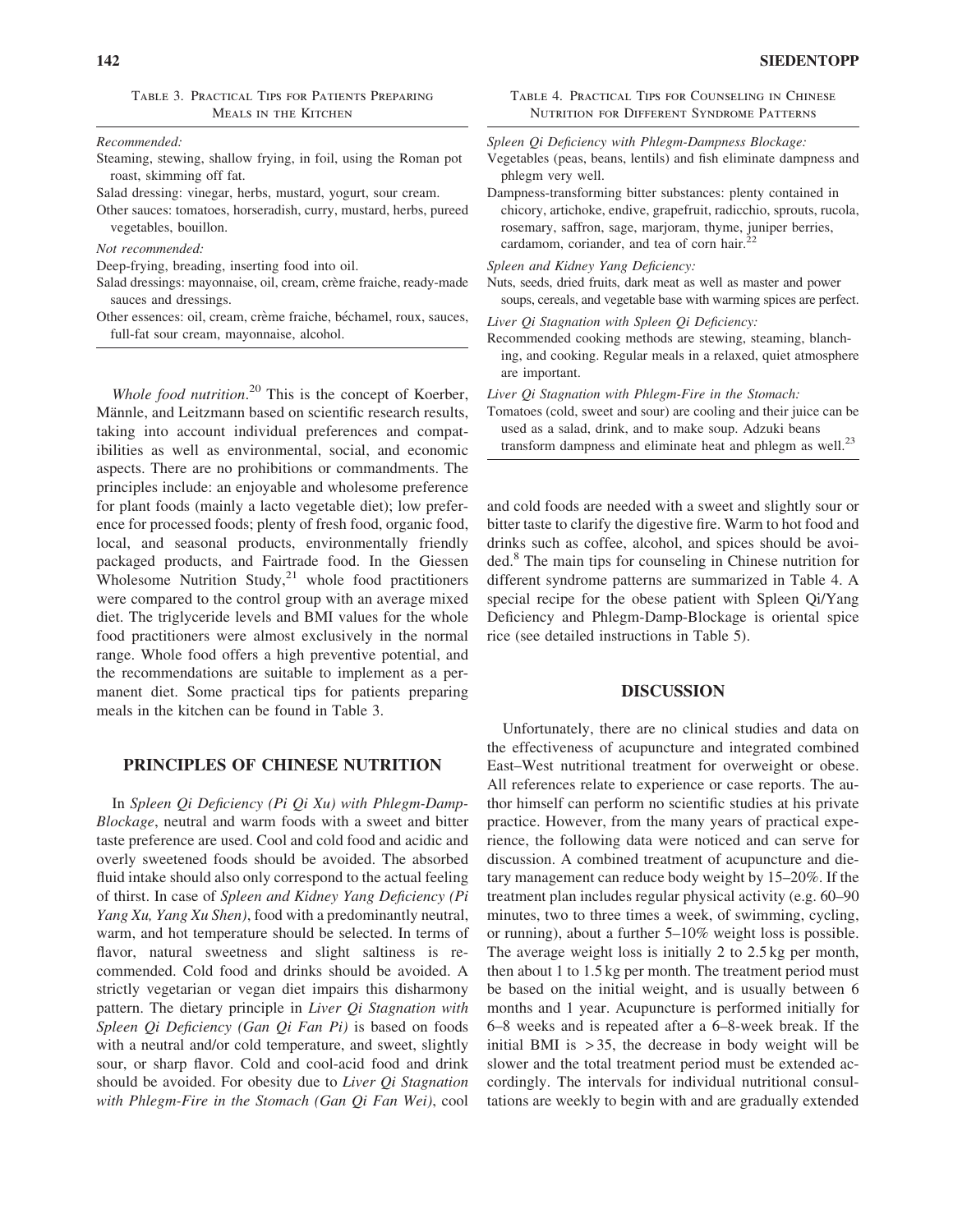Table 5. Recipe for Obese Patient with Spleen Qi/Yang Deficiency and Phlegm-Damp-Blockage

| Oriental spiced rice                    |                             |
|-----------------------------------------|-----------------------------|
| Ingredients:                            |                             |
| 200 g long grain rice                   | (E, M)                      |
| 1/2 liter hot vegetable stock           | (Wa)                        |
| $50 g$ butter                           | (E)                         |
| 2 star anise                            | (W <sub>0</sub> , F, E, Wa) |
| 1 large cinnamon stick                  | (W <sub>0</sub> , E, M, Wa) |
| 4 tbsp olive oil                        | (W <sub>0</sub> )           |
| 1/2 dried chilli pepper (without seeds) | (F, E, M)                   |
| 2 tsp fennel seeds                      | (E)                         |
| 2 tsp coriander                         | (E, M)                      |
| 5 cardamom pods                         | (E, M)                      |

#### Preparation:

Coarsely pound the coriander, fennel seed, chilli pepper, and cardamom seeds in a pestle and mortar. Heat olive oil in a pan, season with the cinnamon stick and star anise, and fry the crushed seeds briefly over a medium heat. Add the rice, and fry briefly. Pour over the hot vegetable stock, bring it to the boil, and then simmer on a low to medium heat for approximately 20–25 minutes. At the end of the cooking time, melt the butter into the rice. The spiced rice goes well with steamed fish with lamb's lettuce and radicchio.

#### Effect from the perspective of Chinese nutrition:

The oriental spiced rice strengthens the Qi of the Spleen and Stomach, disperses Cold, eliminates Damp and Phlegm, and stimulates digestion. Its effect is improved by serving it with fish and bitter salads. The spiced rice provides plenty of essential oils that stimulate the appetite and support the digestive and excretory organs.

E, earth; M, metal; Wa, water; Wo, wood; F, fire.

as needed on a 2–3 weekly basis. Additional psychotherapeutic individual sessions should be available on request. These occur as necessary every 4–6 weeks. Blood values will indicate reduced cholesterol and LDL cholesterol by about 10% after at least 3–4 months. The decreased blood lipids reach a maximum of 20% of their initial values. For uric acid concentration, a reduction by about 10% can be observed. However, to secure and extend the author's positive experience, it is necessary and desirable to carry out clinical studies on this combined treatment approach.

## **CONCLUSIONS**

The increasing incidence of obesity and its complications requires a rethink of the current medical treatment strategy. It is proposed that, in the future, proven modern Western therapies should include the experiences and knowledge of TCM. In addition to medical acupuncture, an integrative East–West nutrition concept plays a crucial role. With 20 years' experience, the author has assessed this combined treatment of acupuncture, Western diet, and Chinese nutrition as particularly effective. Integrating an individual nutritional program into the overall concept increases the motivation of the obese person and improves medical success.

## DISCLOSURE STATEMENT

No competing financial interests exist.

#### **REFERENCES**

- 1. Ross J. Obesity today [Adipositas heute]. In: Drees A, ed. Obesity Treatment with Chinese Medicine [Adipositas behandeln mit chinesischer Medizin]. Munich: Elsevier; 2006:V.
- 2. Facts about County-Level Estimates of Diagnosed Diabetes and Obesity, 2007. Online document at: www.cdc.gov/diabetes/pubs/factsheets/countylvlestimates.htm Accessed December 7, 2011.
- 3. Flegal K, Caroll M, Ogden C, Curtin L. Prevalence and trends in obesity among U.S. adults, 1999–2008. JAMA. 2010;303(3): 235–241.
- 4. U.S. Obesity Trends. Online document at: www.cdc.gov/ obesity/data/trends.html Accessed December 7, 2011.
- 5. Burkhard M. Obesity and metabolic syndrome [Adipositas und metabolisches Syndrom]. In: Koula-Jenik H, Kraft M, Miko M, Schulz RJ, eds. Guidelines Nutritional Medicine [Leitfaden Ernährungsmedizin]. Munich: Elsevier; 2006:419-431.
- 6. Richter WO. Obesity [Adipositas]. Medical Practitioner [Der niedergelassene Arzt]. 2010;8:37–40.
- 7. Hauner H. Prevention and treatment of obesity—evidencebased guidelines [Prävention und Therapie der Adipositas]. In: Adam O, ed. Practical Nutrition and Medicine [Ernährungsmedizin in der Praxis], Balingen, Germany: Spitta Verlag; 2010:ch. 2/4.1.2.1:2.
- 8. Siedentopp U. Nutrition in obesity and metabolic syndrome in TCM [Ernährung bei Adipositas und metabolischem Syndrom aus Sicht der TCM]. J Comp Med. [Zeitschrift für Komplementärmedizin] Stuttgart. 2009;3:28-35.
- 9. Drees A. Obesity Treatment with Chinese Medicine [Adipositas behandeln mit chinesischer Medizin]. Munich: Elsevier; 2006:154–213.
- 10. Bischoff SC, Betz C. Overweight in adults [Übergewicht im Erwachsenenalter]. In: Biesalski HK, Bischoff SC, Puchstein C, eds. Nutritional Medicine [Ernährungsmedizin]., Stuttgart, Germany: Thieme; 2010:405–430.
- 11. Schneider HJ, Frederick N, Klotsche J, et al. The predictive value of different measures of obesity for incident cardiovascular events and mortality. J Clin Endocrinol Metabol. 2010;95(4):1777–1785.
- 12. Schlich E, Schumm M, Schlich M. 3D-body-scan as anthropometric method for determination of specific body surface [3D-Body-Scan als anthropometrisches Verfahren zur Bestimmung der spezifischen Körperoberfläche]. Nutr Rev [Ernährungs-Umschau]. 2010;57:178-183.
- 13. Reincke M, Beuschlein F, Slawik M. A body mass index of 25 should already be treated [Schon ein BMI von 25 sollte